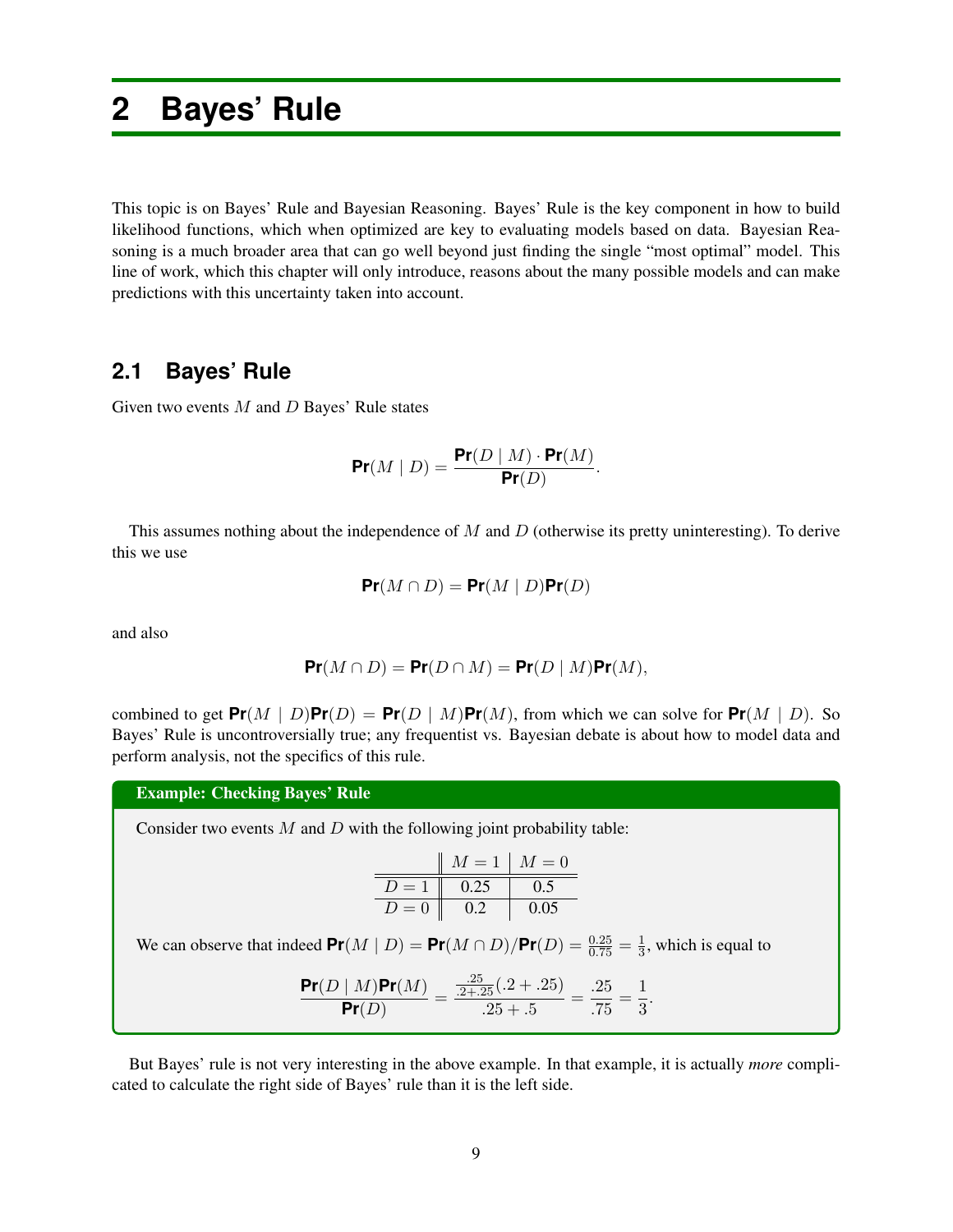#### Example: Cracked Windshield

Consider you bought a new car and its windshield was cracked, the event *W*. If the car was assembled at one of three factories *A*, *B* or *C*, you would like to know which factory was the most likely point of origin.

Assume that in Utah 50% of cars are from factory *A* (that is  $Pr(A) = 0.5$ ) and 30% are from factory *B* ( $Pr(B) = 0.3$ ), and 20% are from factory *C* ( $Pr(C) = 0.2$ ).

Then you look up statistics online, and find the following rates of cracked windshields for each factory – apparently this is a problem! In factory *A*, only 1% are cracked, in factory *B* 10% are cracked, and in factory *C* 2\% are cracked. That is  $Pr(W | A) = 0.01$ ,  $Pr(W | B) = 0.1$  and **Pr**(*W* | *C*) = 0.02.

We can now calculate the probability the car came from each factory:

•  $Pr(A | W) = Pr(W | A) \cdot Pr(A)/Pr(W) = 0.01 \cdot 0.5/Pr(W) = 0.005/Pr(W)$ .

• 
$$
\Pr(B | W) = \Pr(W | B) \cdot \Pr(B) / \Pr(W) = 0.1 \cdot 0.3 / \Pr(W) = 0.03 / \Pr(W)
$$
.

•  $Pr(C | W) = Pr(W | C) \cdot Pr(C)/Pr(W) = 0.02 \cdot 0.2/Pr(W) = 0.004/Pr(W)$ .

We did not calculate  $Pr(W)$ , but it must be the same for all factory events, so to find the highest probability factory we can ignore it. The probability  $Pr(B \mid W) = 0.03 / Pr(W)$  is the largest, and *B* is the most likely factory.

### **2.1.1 Model Given Data**

In data analysis, M represents a 'model' and D as 'data.' Then  $Pr(M | D)$  is interpreted as the probability of model *M* given that we have observed *D*. A *maximum a posteriori* (or MAP) estimate is the model  $M \in \Omega_M$  that maximizes  $Pr(M | D)$ . That is

$$
M^* = \arg\max_{M \in \Omega_M} \Pr(M \mid D) = \arg\max_{M \in \Omega_M} \frac{\Pr(D \mid M) \Pr(M)}{\Pr(D)} = \arg\max_{M \in \Omega_M} \Pr(D \mid M) \Pr(M).
$$

Thus, by using Bayes' Rule, we can maximize  $Pr(M | D)$  using  $Pr(M)$  and  $Pr(M | D)$ . We do not need **Pr**(*D*) since our data is given to us and fixed for all models.

In some settings we may also ignore  $Pr(M)$ , as we may assume all possible models are equally likely. This is not always the case, and we'll come back to this. Thus we just need to calculate  $Pr(D \mid M)$ . Then, in this setting  $L(M) = \Pr(D \mid M)$  is called the *likelihood* of model M.

So what is a 'model' and what is 'data?' A *model* is usually a simple pattern which we think data is generated from, but then observed with some noise. Examples:

- The model *M* is a single point in  $\mathbb{R}^d$ ; the data is a set of points in  $\mathbb{R}^d$  near *M*.
- linear regression: The model *M* is a line in  $\mathbb{R}^2$ ; the data is a set of points such that for each *x*coordinate, the *y*-coordinate is the value of the line at that *x*-coordinate with some added noise in the *y*-value.
- **clustering:** The model *M* is a small set of points in  $\mathbb{R}^d$ ; the data is a large set of points in  $\mathbb{R}^d$ , where each point is near one of the points in *M*.
- PCA: The model *M* is a *k*-dimensional subspace in  $\mathbb{R}^d$  (for  $k \ll d$ ); the data is a set of points in  $\mathbb{R}^d$ , where each point is near *M*.
- linear classification: The model *M* is a halfspace in  $\mathbb{R}^d$ ; the data is a set of labeled points (with labels + or -), so the + points are mostly in  $M$ , and the  $-$  points are mainly not in  $M$ .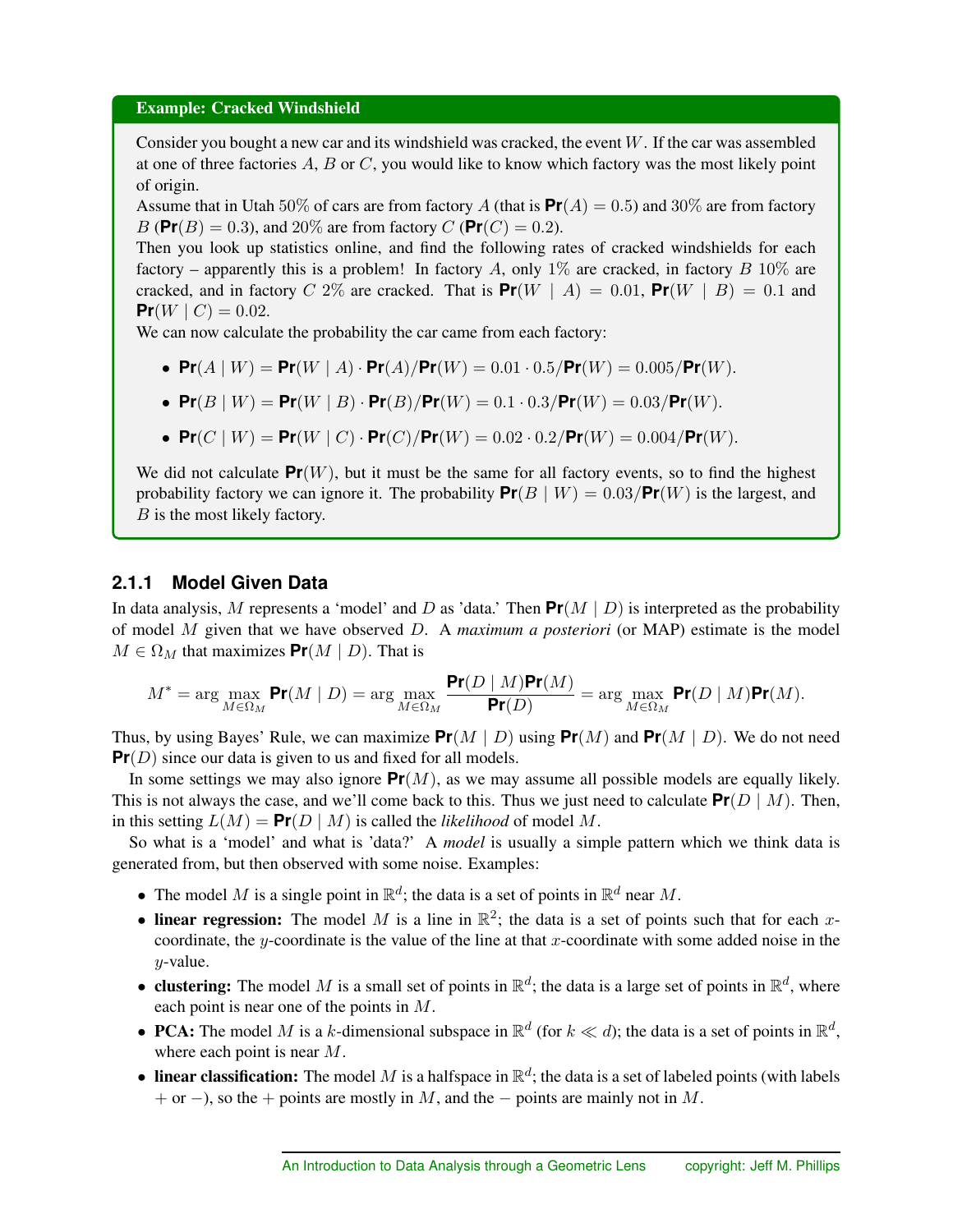#### Example: Gaussian MLE

Let the data *D* be a set of points in  $\mathbb{R}^1$  : {1, 3, 12, 5, 9}. Let  $\Omega_M$  be  $\mathbb R$  so that the model is a point  $M \in \mathbb{R}$ . If we assume that each data point is observed with independent Gaussian noise (with  $\sigma = 2$ , so its pdf is described as  $g(x) = \frac{1}{\sqrt{8\pi}} \exp(-\frac{1}{8}(M-x)^2)$ . Then

$$
\Pr(D \mid M) = \prod_{x \in D} g(x) = \prod_{x \in D} \left( \frac{1}{\sqrt{8\pi}} \exp(-\frac{1}{8}(M - x)^2) \right).
$$

Recall that we can take the product  $\Pi_{x \in D} g(x)$  since we assume independence of  $x \in D!$  To find  $M^* = \arg \max_M \Pr(D \mid M)$  is equivalent to  $\arg \max_M \ln(\Pr(D \mid M))$ , the *log-likelihood* which is

$$
\ln(\Pr(D \mid M)) = \ln \left( \prod_{x \in D} \left( \frac{1}{\sqrt{8\pi}} \exp(-\frac{1}{8}(M - x)^2) \right) \right) = \sum_{x \in D} \left( -\frac{1}{8}(M - x)^2 \right) + |D| \ln(\frac{1}{\sqrt{8\pi}}).
$$

We can ignore the last term since it is independent of *M*. The first term is maximized when  $\sum_{x \in D} (M - x)^2$  is minimized, which occurs precisely as  $\mathbf{E}[D] = \frac{1}{|D|} \sum_{x \in D} x$ , the mean of the data set *D*. That is, the maximum likelihood model is exactly the mean of the data *D*, and is quite easy to calculate.

# **2.2 Bayesian Inference**

Bayesian inference focuses on a simplified version of Bayes's Rule:

$$
\Pr(M | D) \propto \Pr(D | M) \cdot \Pr(M).
$$

The symbol  $\propto$  means *proportional to*; that is there is a fixed (but possibly unknown) constant factor *c* multiplied on the right (in this case  $c = 1/\text{Pr}(D)$ ) to make them equal:  $\text{Pr}(M | D) = c \cdot \text{Pr}(D | M) \cdot \text{Pr}(M)$ .

However, we may want to use continuous random variables, so then strictly using probability **Pr** at a single point is not always correct. So we can replace each of these with pdfs

$$
p(M | D) \propto f(D | M) \cdot \pi(M).
$$

Each of these terms have common names. As above, the conditional probability or pdf  $Pr(D \mid M) \propto f(D)$ *M*) is called the *likelihood*. The probability or pdf of the model  $Pr(M) \propto \pi(M)$  is called the *prior*. And the left hand side  $Pr(M | D) \propto p(M | D)$  is called the *posterior*.

Again it is common to be in a situation where, given a fixed model *M*, it is possible to calculate the likelihood  $f(D | M)$ . And again, the goal is to be able to compute  $p(M | D)$ , as this allows us to evaluate potential models *M*, given the data we have seen *D*.

The main difference is a careful analysis of  $\pi(M)$ , the prior – which is not necessarily assumed uniform or "flat". The prior allows us to encode our assumptions.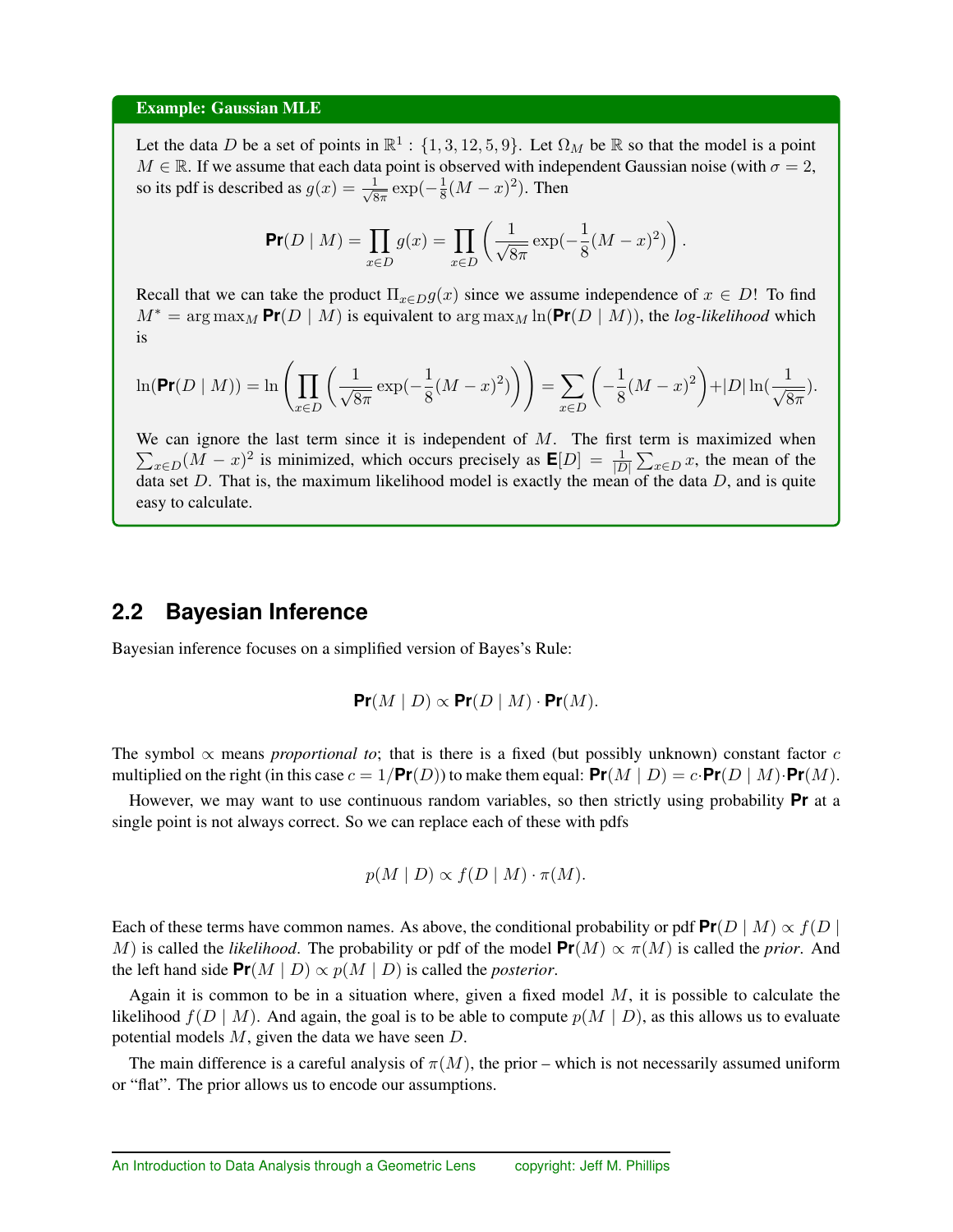#### Example: Average Height

Lets estimate the height *H* of a typical U of U student. We can construct a data set  $D = \{x_1, \ldots, x_n\}$ by measuring the height of everyone in this class in inches. There may be error in the measurement, and we are an incomplete set, so we don't entirely trust the data.

So we introduce a prior  $\pi(M)$ . Consider we read that the average height of an full grown person is  $\mu_M$  = 66 inches, with a standard deviation of  $\sigma = 6$  inches. So we assume

$$
\pi(M) = N(66, 6) = \frac{1}{\sqrt{\pi 72}} \exp(-(\mu_M - 66)^2 / (2 \cdot 6^2)),
$$

is normally distributed around 66 inches.

Now, given this knowledge we adjust the MLE example from last subsection using this prior.

• *What if our MLE estimate without the prior (e.g.*  $\frac{1}{|D|} \sum_{x \in D} x$ *) provides a value of* 5.5*?* That means the data is very far from the prior. Usually this means something is wrong. We could find arg  $\max_{M} p(M | D)$  using this information, but that may give us an estimate of say 20 (that does not seem correct). A more likely explanation is a mistake somewhere: probably we measured in feet instead of inches!

Another vestige of Bayesian inference is that we not only can calculate the maximum likelihood model *M*<sup>\*</sup>, but we can also provide a posterior value for any model! This value is not an absolute probability (its not normalized, and regardless it may be of measure 0), but it is powerful in other ways:

- We can say (under our model assumptions, which are now clearly stated) that one model  $M_1$  is twice as likely as another  $M_2$ , if  $p(M_1 | D)/p(M_2 | D) = 2$ .
- We can define a range of parameter values (with more work and under our model assumptions) that likely contains the true model.
- We can now use more than one model for prediction of a value. Given a new data point  $x<sup>0</sup>$  we may want to map it onto our model as  $M(x')$ , or assign it a score of fit. Instead of doing this for just one "best" model  $M^*$ , we can take a weighted average of all models, weighted by their posterior; this is "marginalization."

**Weight for Prior.** So how important is the prior? In the average height example, it will turn out to be worth only (1*/*9)th of one student's measurement. But we can give it more weight.